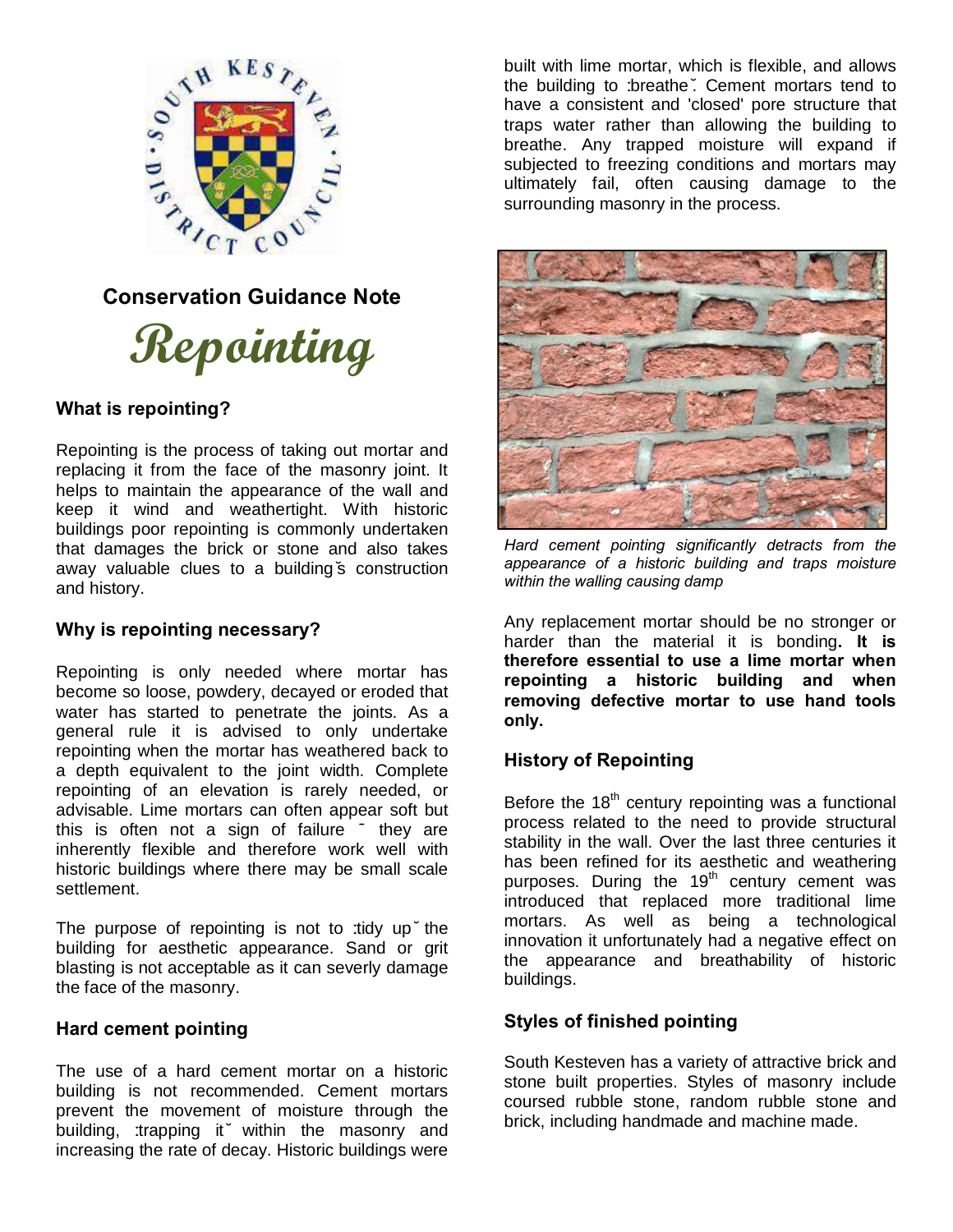**Tuck pointing:** This is a practice that was common in the late  $17<sup>th</sup>$  and early  $20<sup>th</sup>$  century, whereby fine joints were imitated in gauged brickwork. It was also sometimes used to disguise irregular shaped, damaged or cheap bricks. The joints are filled flush with a self coloured mortar to match the existing bricks and then scored with a narrow grove onto which a thin ribbon of finer mortar (usually white) is pressed or tucked which gives the desired illusion of tight joints. If you believe that Tuck pointing has been used on your building please contact the Conservation Officer for further advice.

- · **Where possible, historic pointing should be retained and its style copied in any new repointing works proposed.**
- · **If it is difficult to ascertain the original style of repointing, any new repointing works should be flush or slightly recessed.**
- · **Care should be given so that the mortar is not finished proud or spread over the masonry.**



 *Inappropriate weather struck and ribbon pointing can cause both visual and structural damage to both brick and stone masonry* 

# **Choice of materials**

**Lime:** *Lime putty:* Known as non-hydraulic lime.

*Hydrated lime*: Dry hydrated lime that comes in bags, known as 'bagged lime'. Water will need to be added to create lime putty that has a plastic/fatty consistency. A small amount of cement will need to be added achieve an adequate set.

**Aggregate:** Sharp sand should be used that has a wide range of particle sizes appropriate to the size of the joint. The largest particle size should not

exceed one third of the joint width. It is recommended that time is spent finding the correct colour match. Within South Kesteven for example, the buff coloured sands are common such as Ancaster sand. Pigments, available from most builders' merchants can also be added to get the correct colour match.

# **Traditional mortar mix using lime putty**

A traditional mortar mix is made from sharp sand and lime putty: **1:3 (lime putty: aggregate)**

# **Mortar mix using hydrated (bagged lime)**

When using hydrated, or : bagged lime, cement will need to be added (immediately before use) to achieve the best set. Before this, lime putty should be made by mixing the bagged lime with water for a couple of days or longer (a process known as slaking), until it becomes of a plastic/fatty consistency.

Mixes vary according to material and weather exposure. As a general guide, below are the most appropriate mixes for brickwork and stone:

## **Brickwork: 1:2:9 (cement: lime: sharp sand)**

#### **Stone: 1:3:12 (cement: lime: sharp sand)**

Lime mortar is best mixed in a paddle mixer, by hand on a board or in a bucket, but not a standard cement mixer.



*Example of good repointing work, with flush joints using a lime rich mortar with graded sand.*